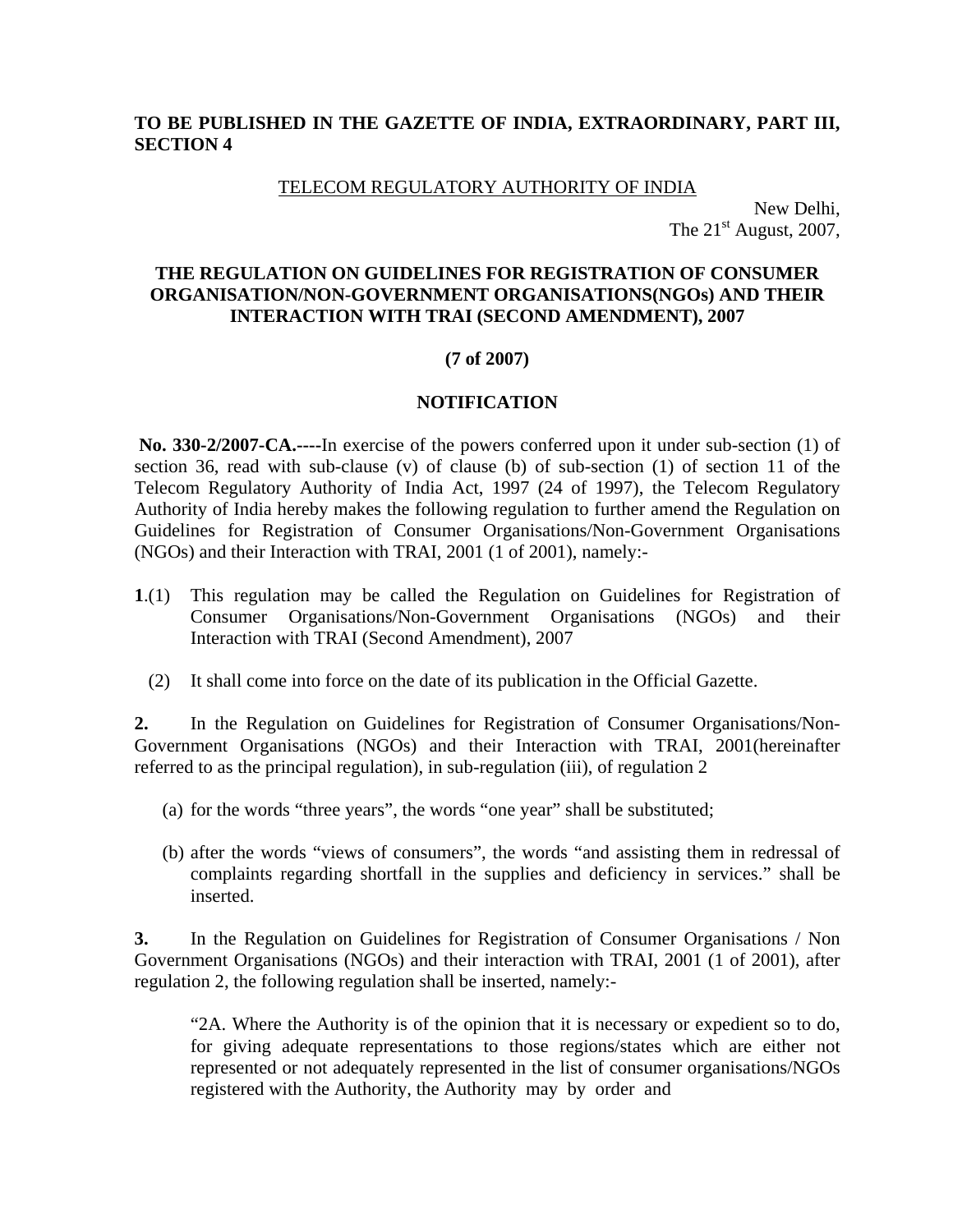for reasons to be recorded in writing relax the provision relating to experience as given in sub-regulation (iii) of regulation 2 and register such consumer organisation(s) and non government organisation(s) from such regions/states."

- **4.** In regulation 3 of the principal regulation, -----
	- (a) for sub-regulation  $(v)$ , the following sub-regulation shall be substituted, namely:-

"(v) The organisations, which have been allocated Registration Number under subregulation (iii) and same remains valid, shall submit a copy of the annual report of the organisation to TRAI by the 30<sup>th</sup> September of every year; ";

- (b) in sub-regulation (vi), for the words "two years", the words "three years" shall be substituted;
- (c) for sub-regulation (vii) , the following sub regulation shall be substituted, namely:- "(vii) The TRAI, after taking into account—
	- (a) the usefulness of the organization to protect the interest of consumers in telecom sector;
	- (b) the capacity of the organization to advocate the cause of the consumers;
	- (c) the performance of the organizations;
	- (d) and fulfillment of other conditions specified in these regulations, may consider the renewal of the registration of the organizations referred to in sub regulation (iii) after the period of three years";
- **5.** In regulation 4 of the principal regulation,---
	- (a) for sub-regulations (v) and (vi), the following sub-regulations shall be substituted, namely:-

"(v) The organizations referred to in sub regulation (iii) of regulation  $3$  may be invited to assist TRAI in organising seminars, symposia and workshop on the subject of consumer welfare and consumer education in the field of telecommunication;

(vi) All the organizations referred to in sub regulation (iii) of regulation 3 shall, for the purpose of registration of consumer organisations and other consumer related issues, interact with the Nodal Officer in TRAI, being the Deputy Advisor (Consumer Affairs) in the Quality of Service Division or such other officer as the Authority may specify to be the Nodal Officer in TRAI."

**6**. In Annexure A to the principal regulation, in the Registration Form, under the second column,-

(a) in the entry against serial number 9, below the words "Source Of Funds", for words and brackets " (Last three years)", words and brackets " (Last one year)" shall be substituted;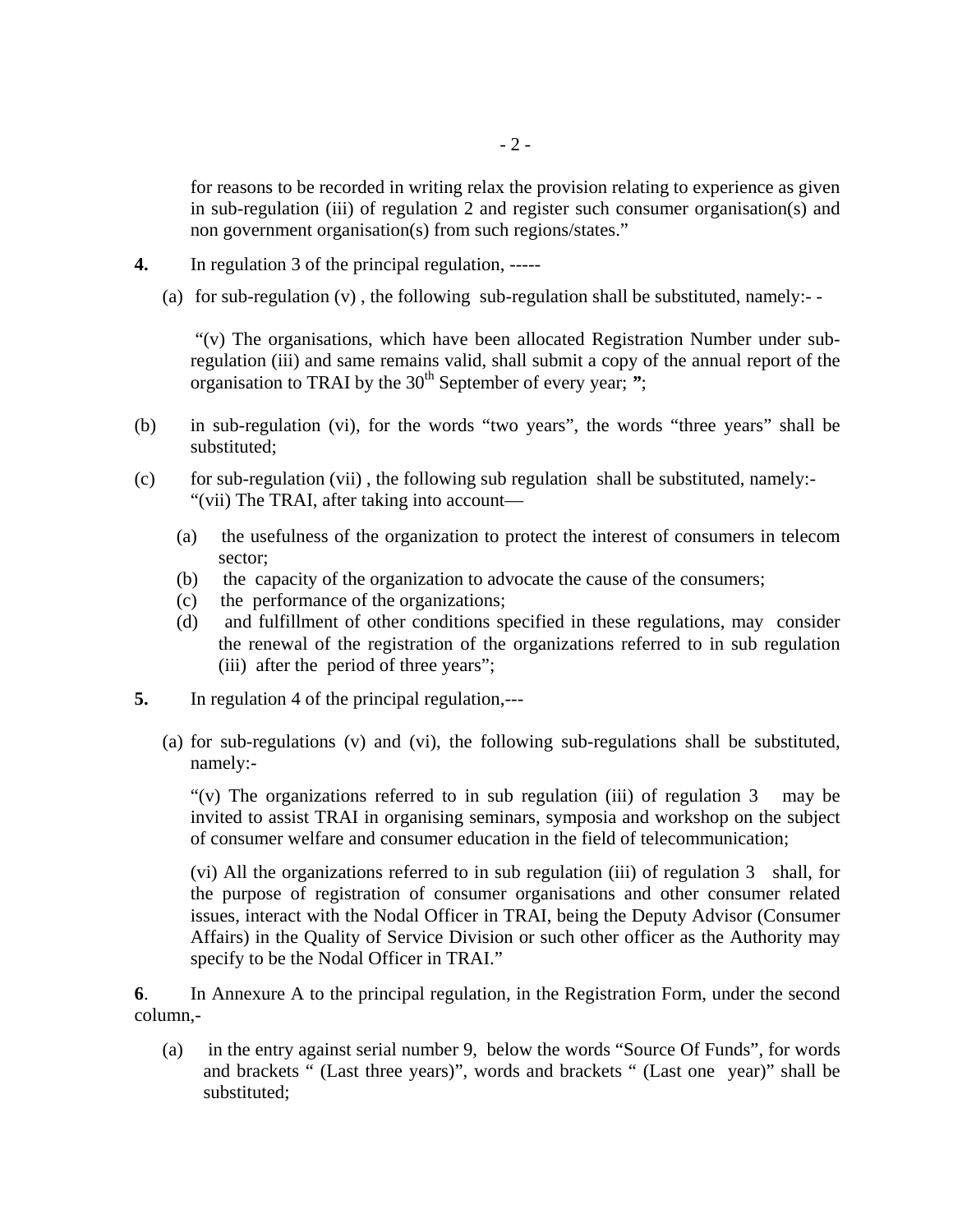(b) for the entry against serial number 12, the following entry shall be substituted, namely:-

"Whether you have capability to conduct survey/study on consumer issues at local, regional or all India basis (give details)."

(c) in the entry against serial number 13, for the words "last three years" the words "last two years " shall be substituted.

> R.K.Arnold **Secretary**

Note1. The principal regulation was published vide F. No.108-4/98-TRAI (Tech) dated the 15<sup>th</sup> January 2001 in the Gazette of India, Extraordinary, Part III, Section 4 and subsequently amended vide notification No.108-4/98-TRAI (Tech) dated the  $28<sup>th</sup>$  March 2001 published in the Gazette of India, Extraordinary, Part III, Section 4.

Note 2. The Explanatory Memorandum to the Regulation on Guidelines for Registration of Consumer Organisations / Non-Government Organisations (NGOs) and their interaction with TRAI (Second Amendment) 2007 explains the objects and reasons of the amendments.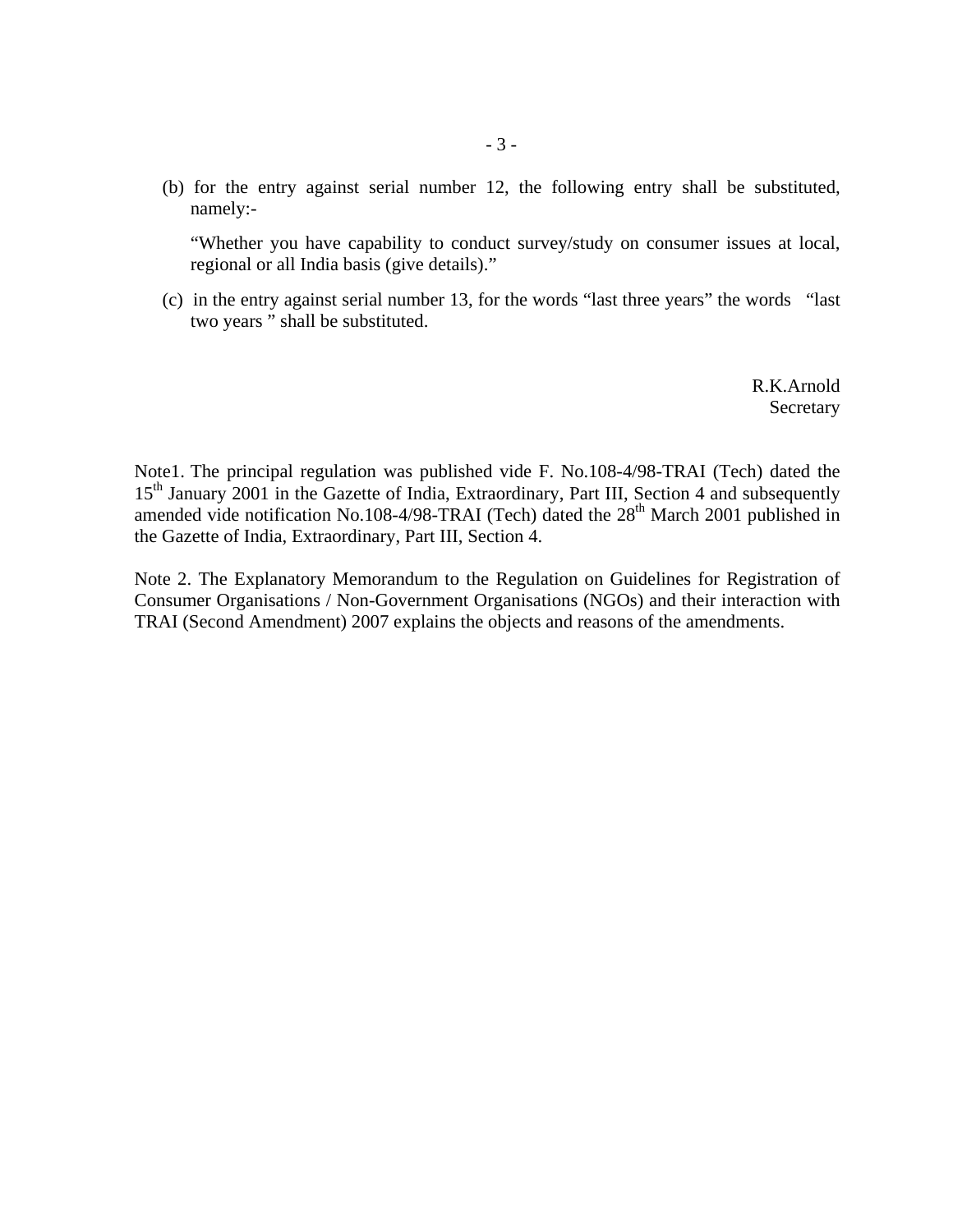## **EXPLANATORY MEMORANDUM**

#### **1. BACKGROUND**

1.1 TRAI had notified the Regulation on Guidelines for Registration of Consumer Organisations/ NGOs and their Interaction with TRAI in January 2001 and it was amended in March 2001. As on date twenty-eight numbers consumer organisations/Non-Government Organisations have been registered. A review of the organisations registered with TRAI indicates that there are more than eleven States in the country which have no representation in the registered group of consumer organisations.

1. 2. During the course of the Open House Discussions and interactions with the registered organisations, it was revealed that one of the reasons for not having adequate representations from the states was on account of certain eligibility conditions imposed in the guidelines for registration. The Authority, therefore, decided to undertake an in-house review of the Regulation.

### **2. CRITERIA FOR REGISTRATION**

2.1 Section II of the Regulation on Guidelines for Registration of Consumer Organisations/ NGOs and their Interaction with TRAI in January 2001 and as amended in March 2001 contains the criteria for registration of consumer organisations / NGOs. The criteria at sub-regulation (iii) of regulation 2 of the said regulation provides as under: -

"The organisation should have a minimum of three years of experience in the areas of representing views of consumers."

2.2 The term "views of the consumers" has been incorporated to mean views about telecom services. The Authority has observed that the consumer organisations and NGOs are formed for taking up consumer issues in general and not specific to telecommunication. It would, therefore, be difficult to identify consumer organisations devoted mainly to telecommunication sector. The Authority is, therefore, of the view that consumer organisations/NGOs having experience in any field of consumer activity, lobbying and advocating consumer causes and having good track records of committed services to the society could be considered for registration. The Authority has, therefore, decided to amend this clause to facilitate registration of those organisations even with an experience of one year in activities towards protection of interests of consumers in any area.

2.3 The Regulation on Guidelines for Registration of Consumer Organisations/ NGOs and their Interaction with TRAI, 2001 and as amended in March 2001, does not contain a clause which enables the Authority to relax any of the conditions / provisions in the Regulation. The registered consumer organisations are expected to look after the interest of the consumers and functions as the eyes and ears of the Regulator. The purpose of the meetings with the consumer organisations is for better understanding of the problems of the consumers across the country. It is, therefore, necessary that every region and states of the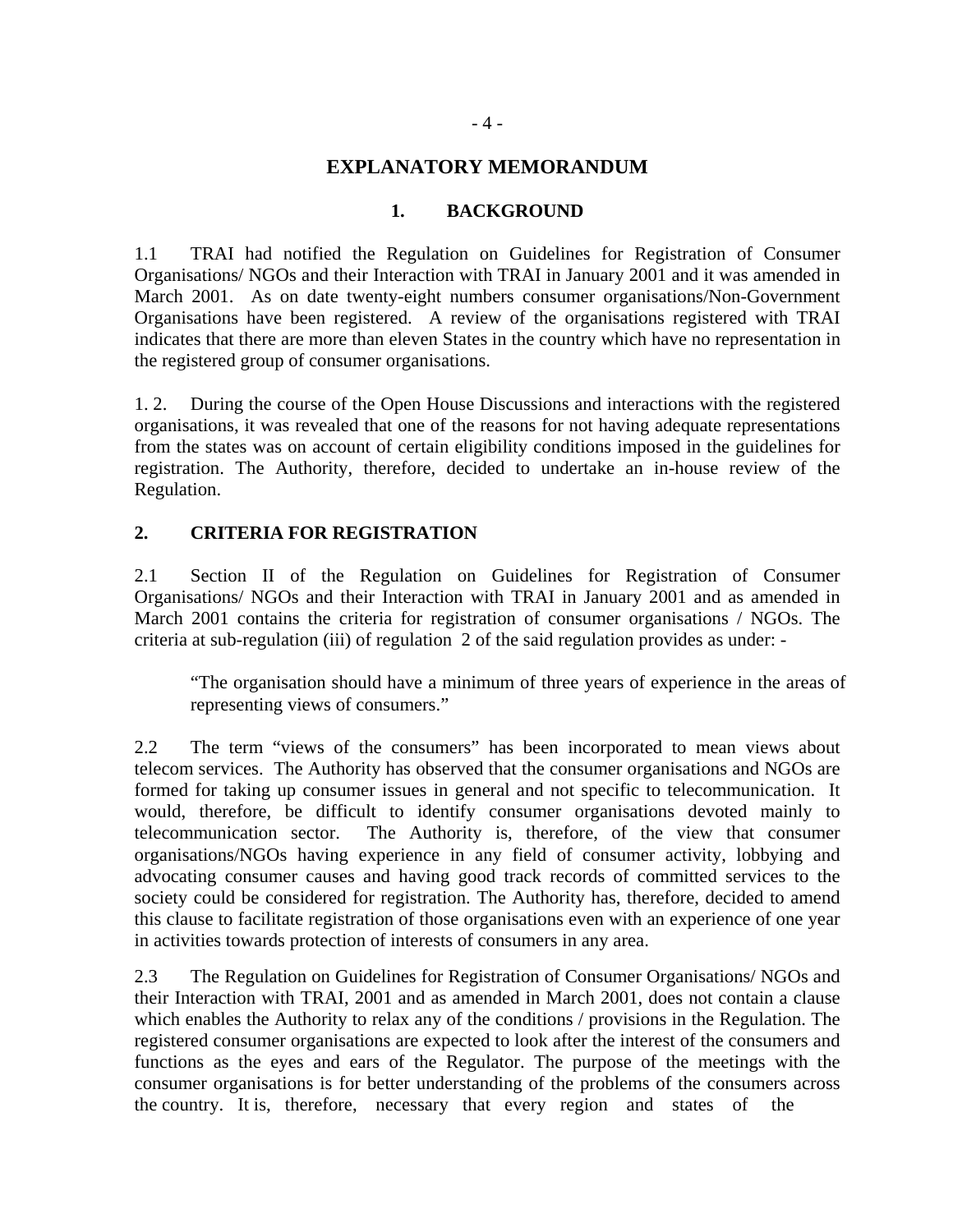country get represented through presence of consumer organisations registered with TRAI. Sometimes it may be necessary to register certain consumer organisations from those states where the voluntary process of registration has not succeeded. For this there is a need to have an enabling provision in the regulation to register by relaxing the provision relating to experience.

# **3. RULES GOVERNING REGISTRATION**

3.1 Sub-regulation (v) of regulation 3 of the Regulation on Guidelines for Registration of Consumer Organisations/ NGOs and their Interaction with TRAI in January 2001 and as amended in March 2001 provides as under: -

" (v) the registered organization will provide audited annual report to TRAI on yearly basis."

3.2 It was observed that most of the organizations registered with TRAI are not able to adhere to this provision of furnishing their audited annual report. Perhaps the concept of 'audited annual report' may not be very clear. An organisation may have an 'audited annual account' or an 'annual report' or an annual report which might contain the audited annual accounts also. The Authority was of the view that the consumer organisations registered with TRAI shall be required to submit their annual reports within a specified period.

3.3 Further, sub-regulation (vi) of regulation 3 of the of the Regulation on Guidelines for Registration of Consumer Organisations/ NGOs and their Interaction with TRAI in January 2001provides as under: -

"(vi) the registration will be valid initially for a period of two years".

3.4 After registering a consumer organisation, the actual interaction with it takes time, and it may happen once in a year when TRAI holds a regional meeting/workshop. Two year is, therefore, too short a period to assess the performance of the organisation. The Authority, therefore, feels that the initial registration should be for a period of three years. Depending on the performance of the registered organisation, their usefulness to the TRAI and their capacity to advocate the cause of the consumers and fulfillment of other conditions in the regulation, the Authority may decide either to continue the association or to dissociate with the organisation. This way even the existing organisations, which do not serve the purpose of registration, could also be removed from the list of registered Consumer Advocacy Groups (CAGs) after advising them of the intention to remove them.

3.5 Sub-regulation (vii) of regulation 3 of the Regulation on Guidelines for Registration of Consumer Organisations/ NGOs and their Interaction with TRAI in January 2001 and as amended in March 2001deals with renewal of registration. As per this regulation, renewal of registration, beyond a period of two years, could be considered by TRAI on a specific request made by the registered organization, wherein the Organisation will have to provide additional information, if required by TRAI.